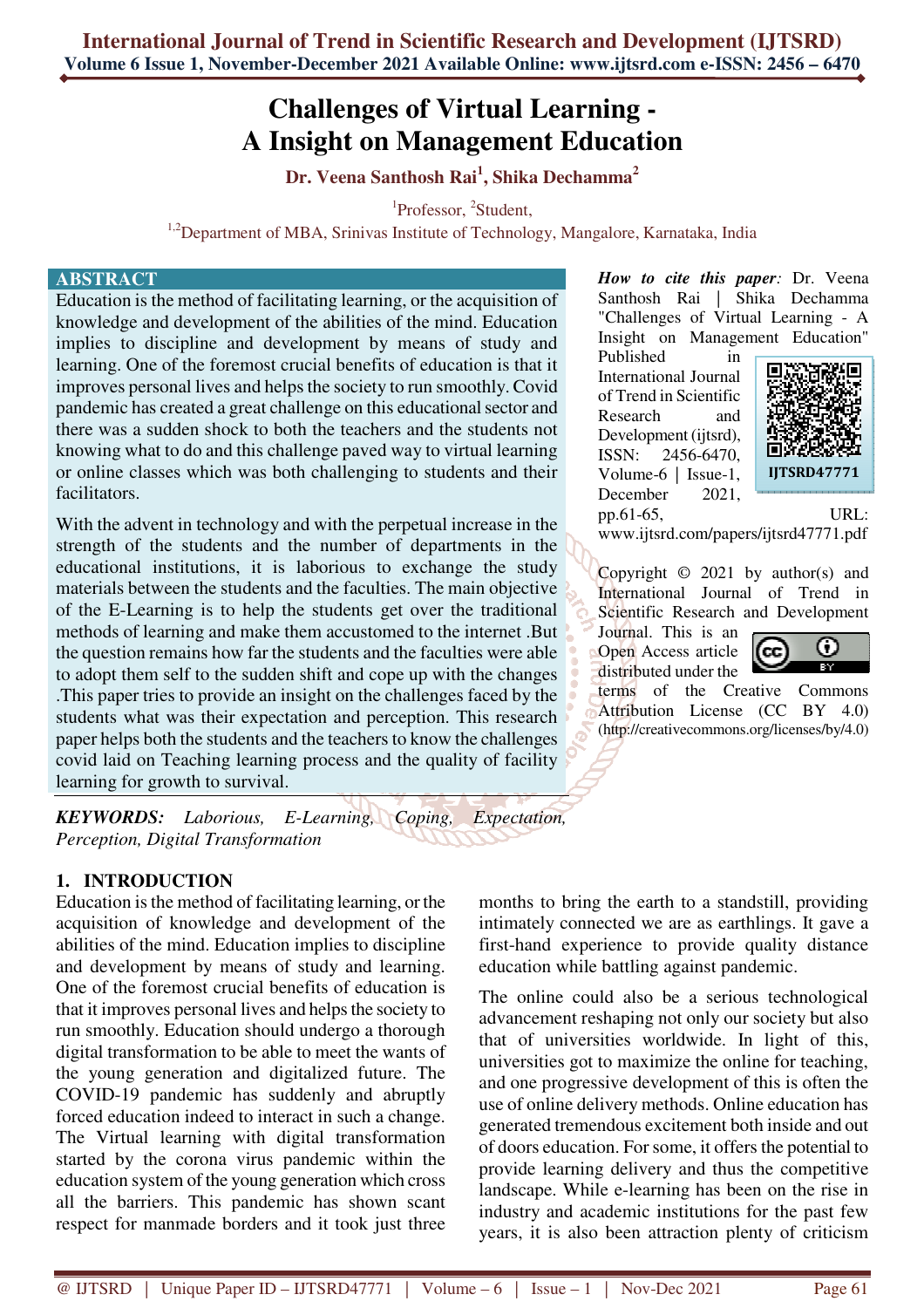because of sort of current limitations. Self-regulation challenges and challenges in using learning technology are the key challenges that students are facing. Teachers facing challenges mainly on the use of technology for teaching. Challenges within the supply of suitable instructional technology and effective training to support teachers are the main challenges faced by educational institutions.

#### **2. Literature review**

Yien et al. (2011) pointed out the difference between virtual learning and traditional teaching in learning environment and persons. Traditional teaching, with "lecture" in classrooms, was the most traditional and representative teaching method. In short, it referred to instructors delivering teaching materials in the teaching activity to learners through interpretation. With the long history, it has been broadly applied and is still one of favourable teaching methods of instructors.

Sebastian et al. (2012) regarded virtual learning as the learning mode the most rapidly developed in past years as well as the learning mainstream in the future. In addition to the time background, it was rapidly developed because it broke through traditional teaching modes and presented various strengths.

Yoon et al. (2012) stated that digital learning (E-Learning) was first proposed by Jay Cross in 1999. With the advance and development of technology tools, it appeared different explanations and terminology, such as Internet-based training, webbased training, or on-line learning, network learning, distance learning.

Doris Holzberger et al. (2013) regarded virtual learning as delivery with digital forms of media (e.g. texts or pictures) through the Internet; and, the provided learning contents and teaching methods were to enhance learners' learning and aimed to improve teaching effectiveness or promote personal knowledge and skills**.** 

#### **3. Statement of the problem**

With the advent in technology and with the perpetual increase in the strength of the students and the number of departments in the educational institutions, it is laborious to exchange the study materials between the students and the faculties. e-learning is an inexpensive, efficient and comfortable way for students to easily access an easier alternative to study.

The main objective of the E-Learning is to help the students get over the traditional methods of learning and make them accustomed to the internet .But the question remains how far the students and the

faculties were able to adopt them self to the sudden shift and cope up with the changes .This paper tries to provide an insight on the condition of the students what was their expectation and perception. This research paper helps both the students and the teachers to know impact of virtual learning and an insight into the challenges of virtual learning for management education and the quality of facility learning for growth to survival.

# **4. Objective of the Study**

The main objective of this paper is

- Analyze the impact of covid-19 pandemic on students learning ability.
- > To evaluate the student's expectation and perception of virtual learning .
- $\triangleright$  To study the coping strategy adapted by students to deal with facility learning.
- $\triangleright$  To know the empowering insight gained by students

 $\blacktriangleright$  To come up with the suggestions for growth to survival of scholar.

## **5. Research Design:**

The current study is an explorative study which has been undertaken to explore expectation and perception of students regarding digital transformation of students in technological institution. No hypothesis has been included in the study as not many studies have been conducted on technical institution students on the basis of which assumptions could be drawn.

## **6. Sample:**

Sampling technique was used to select technical institution students. To achieve the above objectives the survey is conducted through questionnaire method. Totally 100 questionnaires were distributed among the selected population using convenient sampling method. Only 64 questionnaires were returned by the respondents and considered for the study. The collected data were analyzed using graphs and charts.

## **7. Inclusion Criteria**

- $\triangleright$  Colleges affiliated with Visvesvaraya Technological University (VTU) were included.
- $\triangleright$  All colleges had been established for more than 10 years.
- $\triangleright$  Students who voluntarily participated in the study were included.
- $\triangleright$  Colleges located within Mangalore city were included in the study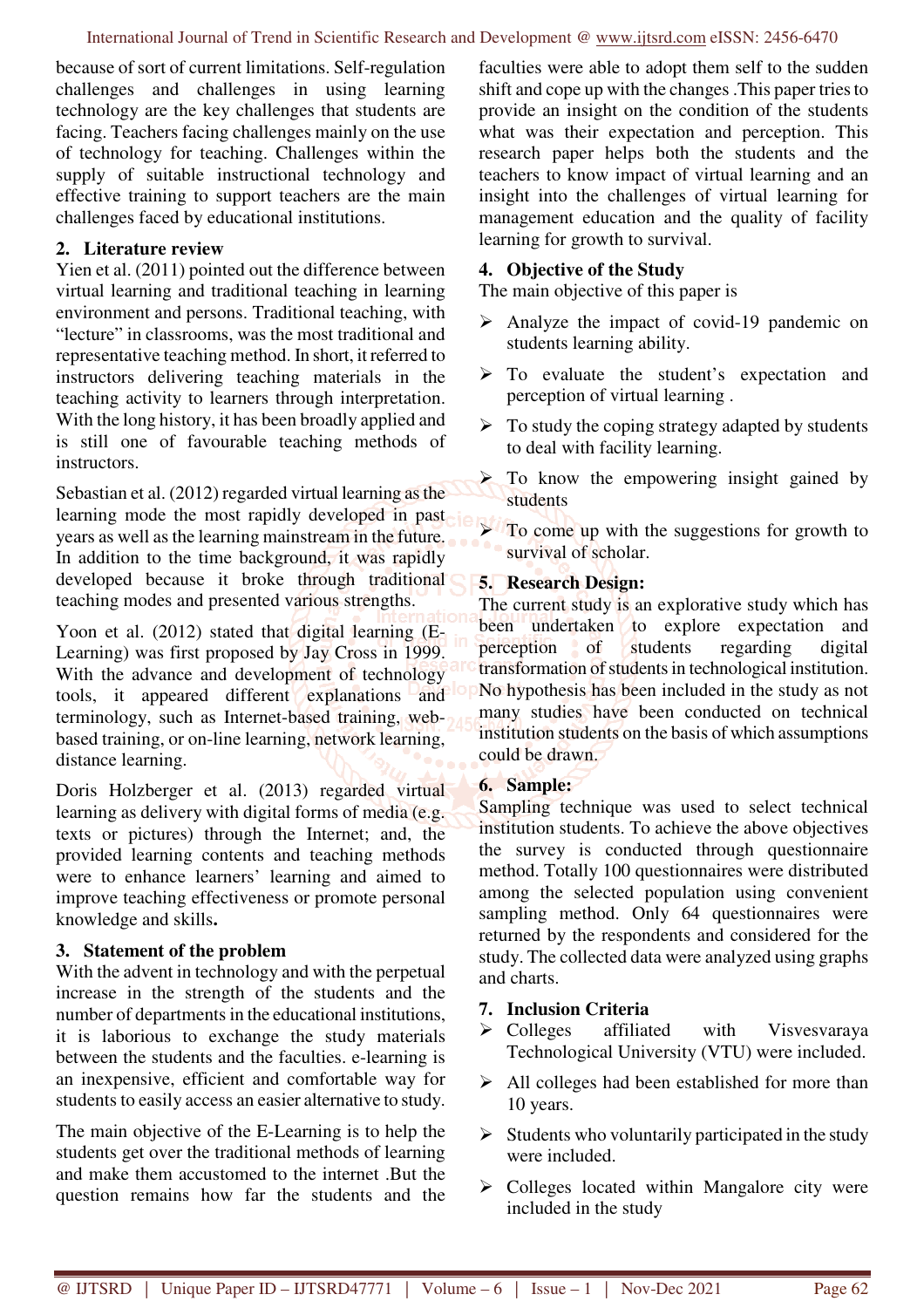International Journal of Trend in Scientific Research and Development @ www.ijtsrd.com eISSN: 2456-6470



The above bar graph depicts on which mode of education students are more comfortable with attending the classes. By analysing the respondent's data 79.03% are comfortable with offline classes and 20.97% are comfortable with online classes.





The above graph depicts that how COVID-19 outbreak effected education of the youngsters. For 6.25% of the respondents have no effect in their education on corona virus outbreak and 48.44% of respondents have attended online class for first time. For 34.38% of respondents felt offline classes are better than online classes and 10.94% of respondents felt online classes are more preferable compare to offline classes.



**REACTION ON THE SUDDEN LOCKDOWN** 

The above shown bar graph depicts the reaction of the students on the sudden lockdown during the academic year. According to 16.13% respondents this pandemic is acceptable and for 32.26% of respondents this pandemic is manageable.30.65% of respondents are shocked and for 20.97% of respondents find this pandemic as neutral condition

#### **EXPECTATION REGAREDING STUDIES FULFILMENT**



**Figure No: 8.4** 

The above bar graph depicts the student's expectation regarding studies fulfilment. The percentage of 31.25 are fulfilled with their level of expectation and 68.75% of students are unfulfilled with their expectation regarding studies during this pandemic.





The above figure depicts the satisfaction in attending online classes during COVID-19 pandemic. 30.65% of respondents are satisfied with attending online classes and 4.84% of respondents are very satisfied with attending online classes. 56.45% of respondents have neutral response with attending online classes and 8.06% of respondents are dissatisfied with attending online classes.

#### **9. Findings**

- $\triangleright$  The findings show that 41.94% of male and 58.06% of female respondents participated in the survey.
- $\triangleright$  In that 79.03% respond that they are comfortable with offline classes and 20.97% are comfortable with online classes.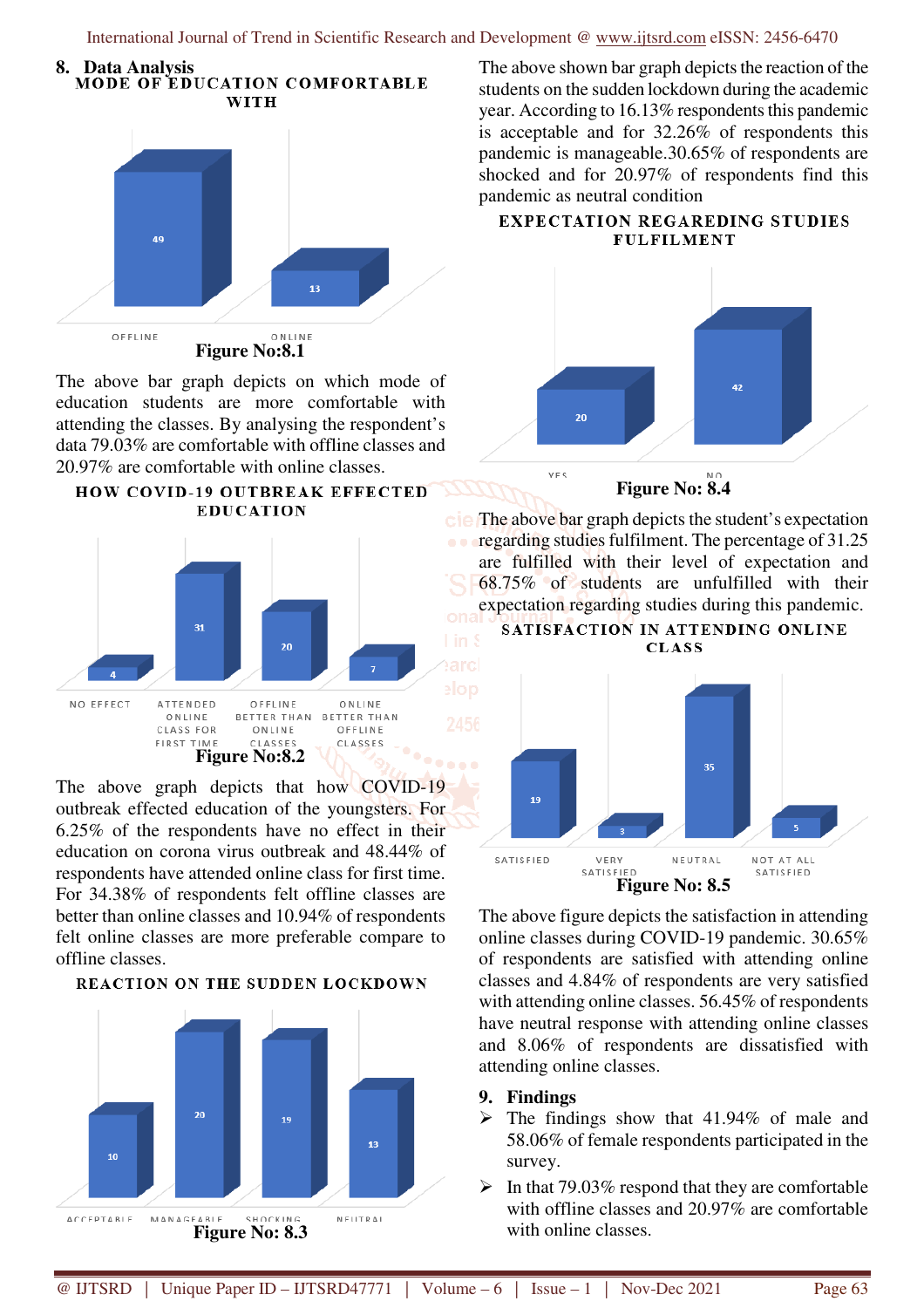- $\triangleright$  According to 16.13% respondents this pandemic is acceptable and for 32.26% of respondents this pandemic is manageable.
- $\geq 30.65\%$  of respondents are shocked and for 20.97% of respondents find this pandemic as neutral condition.
- $\triangleright$  The student's expectation regarding studies were fulfilled due to this pandemic is
- $\geq$  31.25% and 68.75% of students are unfulfilled their expectation regarding studies.
- $\triangleright$  For 6.25% of the respondents have no effect in their education on corona virus outbreak and 48.44% of respondents have attended online class for first time.
- $\triangleright$  For 34.38% of respondents felt offline classes are better than online classes and 10.94% of respondents felt online classes are more preferable compare to offline classes.
- $\triangleright$  Out of 100%, 30.65% of respondents are satisfied with attending online classes and 4.84% of respondents are very satisfied with attending online classes.
- $\triangleright$  56.45% of respondents have neutral response with attending online classes and 8.06% of respondents are dissatisfied with attending online classes.

## **10. Suggestion**

- $\triangleright$  As Majority of the students were comfortable with online classes faculties should try to collect feedback from the students regarding their expectation about the classes
- $\triangleright$  The Institutions should try to analyze the  $\frac{156}{60}$ perception level of the students regarding their academic expectation
- $\triangleright$  Best method for effective learning facilitation should be adopted
- $\triangleright$  Assistance from the intuition regarding the coping strategy both for the faculty and the students is a must
- $\triangleright$  A proper training for the teachers regarding the digital transformation is a must
- $\triangleright$  A best counselling session for the students to motivate them for effective learning is a must
- $\triangleright$  Educationalist should also be motivated for flipped classes with effective monitoring
- $\triangleright$  Institutional support and faculty and student's cooperation is the need of the day.

#### **11. Implications of the Study**

 $\triangleright$  The current study has provided an insight into the challenges faced by students in technical educational institution. Using this study, several other interesting factors that influence the performance of faculty in technical educational in digital teaching can be identified. For instance, the impact of online teaching on student's

expectation and the performance of teachers in technical educational institution can be analysed.

- $\triangleright$  Studies conducted on students of technical educational institution is very limited. Therefore, similar studies can be conducted using a larger sample size. Conducting a study using a larger sample size would enhance the reliability of the data, which can further be used by the All India Council of Technical Education to enhance the quality of technical education in India. If sample size is large, the results can also be generalized.
- $\triangleright$  The current study is an attempt to understand the expectation and perception of students in technical educational institution due to digital transformation. The data obtained from the study can be used to develop training, counselling and coaching model for faculty working in technical educational intuition. Training the faculty to develop appropriate strategies to deal with students would help enhance the quality of teaching.

 Results provided in the current study can be used to conduct a comparative study. Students grasping power and coping strategy to the sudden shift in the teaching methodology, their satisfaction, expectation and coping strategies employed by students can be compared with students belonging to other disciplines. This would help understand the challenges exclusively faced by students regarding online teaching. A comparative study will also help us know whether the factors effecting expectation, perception and coping strategies employed by students vary with regard to the discipline they learn.

 The current study takes into consideration colleges affiliated to Visvesvaraya Technological University (VTU). Studies can be conducted on the challenges faced by students in other colleges with different discipline. A comparative study on the challenges faced by students studying in other professional colleges can also be conducted.

 $\triangleright$  Technical institution in India can be compared to that of other countries. This would help teachers train students to perform globally. A cross nation study would also allow us to compare teaching styles and methods, and help teachers improve in areas they are lacking behind. It would also provide information on technical advancements in teaching.

## **12. Limitations of the Study**

 $\triangleright$  The current study is a purely quantitative study. Although as a part of the pilot study, the researcher attempted to understand the issues and challenges faced by students in technical